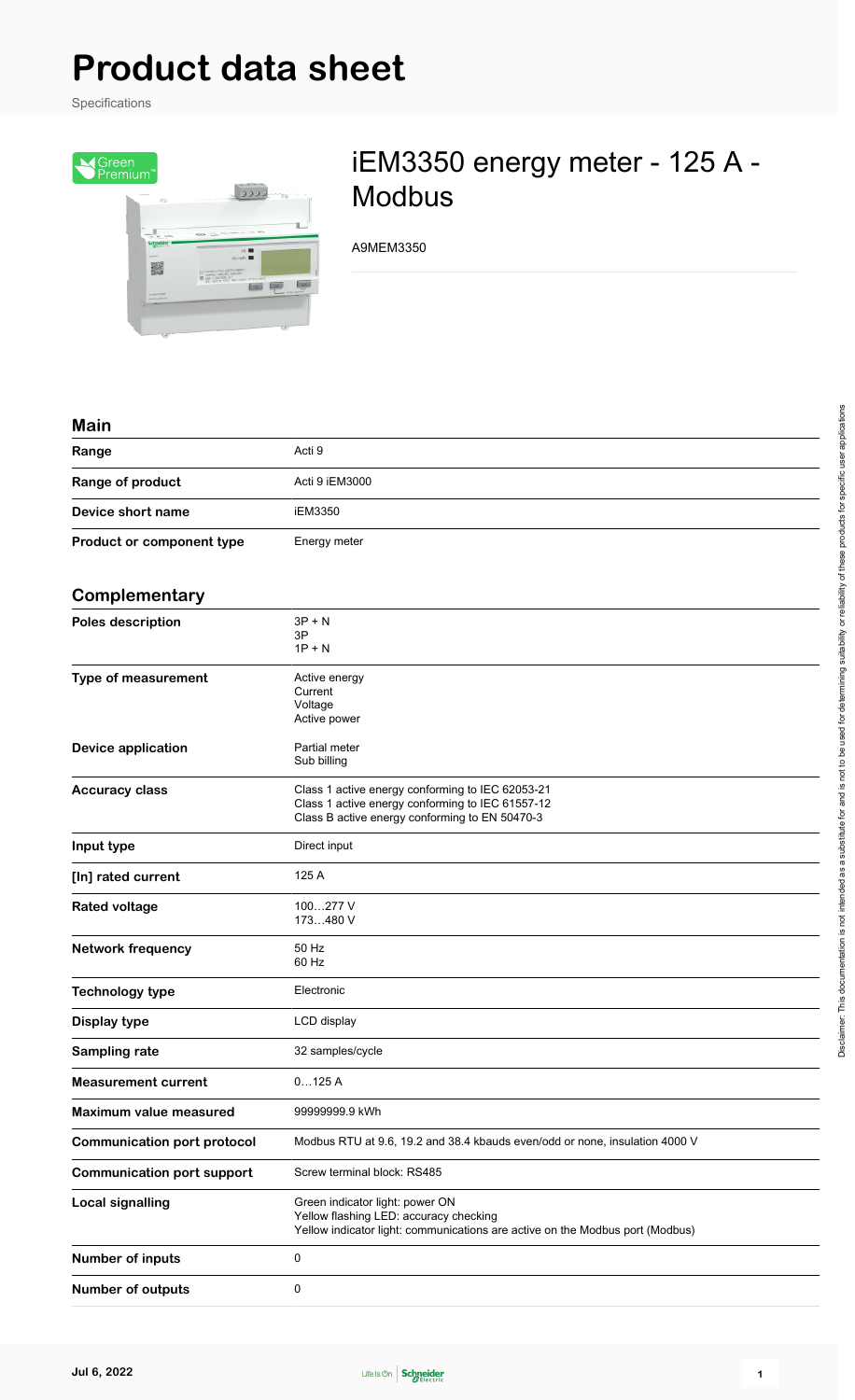| <b>Mounting mode</b>                     | Clip-on                                                                                                                                                                                                                                                                               |
|------------------------------------------|---------------------------------------------------------------------------------------------------------------------------------------------------------------------------------------------------------------------------------------------------------------------------------------|
| <b>Mounting support</b>                  | DIN rail                                                                                                                                                                                                                                                                              |
| <b>Connections - terminals</b>           | Screw terminals 50 mm <sup>2</sup> cable(s)                                                                                                                                                                                                                                           |
| Overvoltage category                     | Ш                                                                                                                                                                                                                                                                                     |
| <b>Standards</b>                         | <b>IEC 61010</b><br>IEC 61036<br>UL 61010-1<br>IEC 62053-21<br>IEC 62053-23<br>IEC 61557-12                                                                                                                                                                                           |
| <b>Product certifications</b>            | CE conforming to IEC 61010 (safety)<br>CE conforming to EN 61557-12 (power monitor)<br>CE conforming to IEC 61326-1 (EMC)<br>CULus conforming to UL 61010 (safety)<br>CULus conforming to ANSI C12.20 (sub-meter)<br>EAC (sub-meter)<br>RCM conforming to NMI M 6-1 (sub-meter)<br>UL |
| <b>Environment</b>                       |                                                                                                                                                                                                                                                                                       |
| IP degree of protection                  | IP40 front panel: conforming to IEC 60529<br>IP20 body: conforming to IEC 60529                                                                                                                                                                                                       |
| <b>Pollution degree</b>                  | $\overline{c}$                                                                                                                                                                                                                                                                        |
| <b>Relative humidity</b>                 | 595 % at 50 °C                                                                                                                                                                                                                                                                        |
| Ambient air temperature for<br>operation | $-2560 °C - IEC$                                                                                                                                                                                                                                                                      |
| Ambient air temperature for<br>storage   | $-4085 °C$                                                                                                                                                                                                                                                                            |
| <b>Operating altitude</b>                | $< 2000 \text{ m}$                                                                                                                                                                                                                                                                    |
| Colour                                   | White                                                                                                                                                                                                                                                                                 |
| 9 mm pitches                             | 14                                                                                                                                                                                                                                                                                    |
| Width                                    | 126 mm                                                                                                                                                                                                                                                                                |
| <b>Height</b>                            | 103.2 mm                                                                                                                                                                                                                                                                              |
| <b>Depth</b>                             | 69.3 mm                                                                                                                                                                                                                                                                               |
| <b>Packing Units</b>                     |                                                                                                                                                                                                                                                                                       |
| <b>Unit Type of Package 1</b>            | PCE                                                                                                                                                                                                                                                                                   |
| <b>Number of Units in Package 1</b>      | 1                                                                                                                                                                                                                                                                                     |
| Package 1 Weight                         | 590.0g                                                                                                                                                                                                                                                                                |
| Package 1 Height                         | 8.5 cm                                                                                                                                                                                                                                                                                |
| Package 1 width                          | 11 cm                                                                                                                                                                                                                                                                                 |
| Package 1 Length                         | 13 cm                                                                                                                                                                                                                                                                                 |
| <b>Unit Type of Package 2</b>            | S03                                                                                                                                                                                                                                                                                   |
| <b>Number of Units in Package 2</b>      | 16                                                                                                                                                                                                                                                                                    |
| Package 2 Weight                         | 11356.0 g                                                                                                                                                                                                                                                                             |
| Package 2 Height                         | 30 cm                                                                                                                                                                                                                                                                                 |
| Package 2 width                          | 30 cm                                                                                                                                                                                                                                                                                 |

Package 2 Length 40 cm